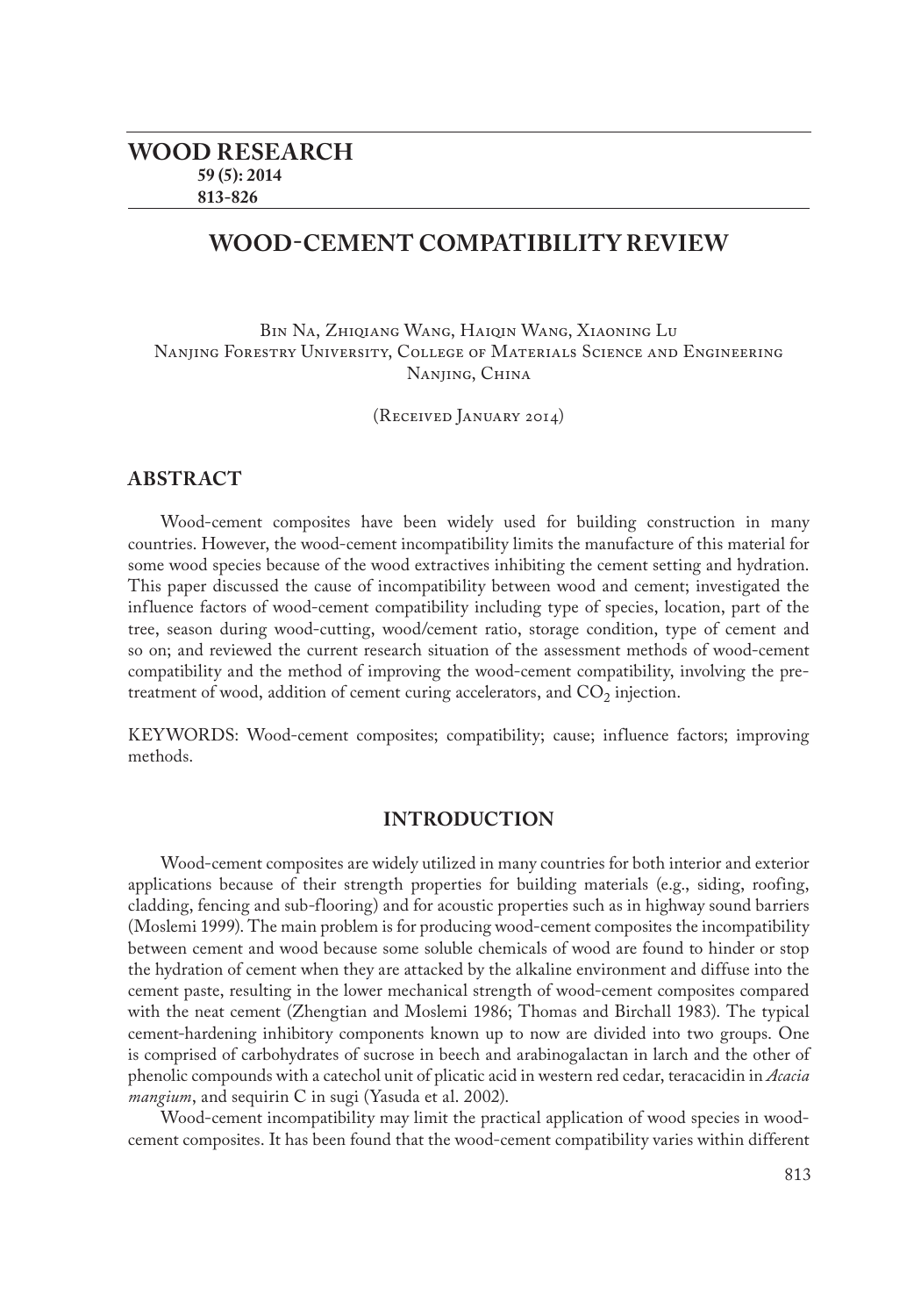#### **WOOD RESEARCH**

wood species. Therefore, the level of compatibility should be evaluated to indentify whether the wood is suitable for producing wood-cement composites. At present, some assessment methods have been developed to classify wood of various species regarding its compatibility with cement based on hydration heat or temperature, strength, electrical conductivity and morphology.

To enhance the suitability of some wood species for manufacturing the wood-cement composite boards, it is common to add inorganic chemicals, known as accelerators, to accelerate the cure of cement or use pretreatments such as aqueous extraction to remove inhibitory substances from wood.

This paper has reviewed the current research situation of wood-cement compatibility, including the cause and improvement of incompatibility between wood and cement, the influence factors and assessment methods of wood-cement compatibility.

### **The cause of incompatibility between wood and cement**

At present, although the precise mechanism of inhibition effect of wood on ordinary Portland Cement (OPC) hydration is yet to be fully understood, there are two possible mechanisms have been proposed. First is that the extractives composed of various organic compounds make complexes with the metal ions present in the cement solution. This decreases the concentration of  $Ca^{2+}$  ions in the cement and possibly disturbs the equilibrium of the solution, which delays the start of nucleation of  $Ca(OH)_{2}$  and CSH gel (Miller and Moslemi 1991). Another suggested mechanism is that the organic compounds form a thin adsorption layer on the surface of cement grains and slow the hydration process (Gartner et al. 2002; Juenger and Jennings 2002).

Different components of wooden extractives cause the different inhibitory or retarding degree of cement hydration. The sugars and starches present in wood have been previously identified as the most critical compounds causing incompatibility between wood and cement, especially in softwoods (Bruere 1966). However, not all type of sugars has the same inhibitory effect. In hannoki (Japanese alder, *Alnus japonica* Steud.), glucose and sucrose are observed to be the main cement-hardening inhibitory components (Yasuda et al. 2002). Sucrose has greater retarding effect than glucose at the same concentration because the circular structure of sucrose causes stronger steric hindrance than the chain structure of glucose (Baoguo et al. 2005). The research conducted by Sandermann and Brendel (1956) showed some sugars, such as fructose, caused no essential effects on the cement hydration even at high concentrations of about 0.5 %, whereas, other sugars completely inhibited hydration at concentration of about 0.25 %. By contrast, some sugars, such as raffinose at concentrations up to 0.125 %, could even improve properties of cement. Miller et al. (1991) observed that small amount of hemicelluloses (0.1 %) could decrease significantly the curing strength of cement and had great influence on hydration properties of cement paste. They also assessed that pentoses (xylose, arabinose) had less effect on hydration of cement. Govin et al. (2005) found that water-soluble hemicelluloses were hydrolyzed and converted into carboxylic acid in alkaline cement paste and the alkaline degradation products were three times more efficient than wood extractives to inhibit the cement hydration. Boustingorry et al. (2005) investigated that the influence of separated extracts in poplar and forest pine on cement hydration and found that neither acetic acid nor the phenolic compounds were the principal retarding agents and the presence of trace elements such as tannins which were able to create complex ions with calcium may account for the cement hydration kinetic delays. Organic acids such as acetic tannic acid and other phenolics may not only inhibit cement hydration, they may also slowly attack and destroy the cement bond, resulting in a reduction in panel strength values and affecting the other panel properties (Blankenhorn et al. 1994). Tachi et al. (1988) found that the incompatibility between *A. mangium* and cement was due to the presence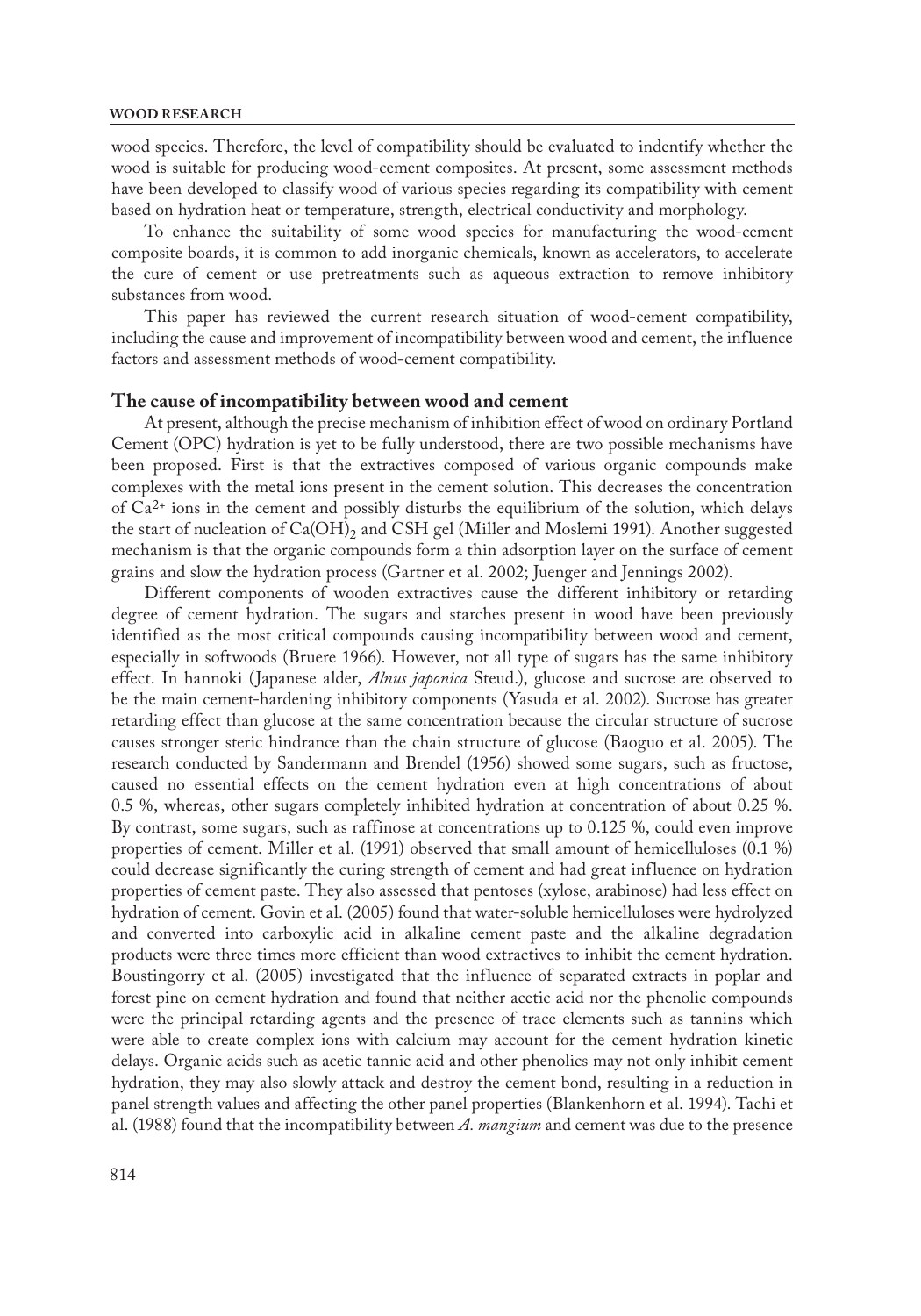in heartwood of the flavonoid teracacidin which has a 7,8-dihydroxyl group in a leucoanthocyanidin structure.

## **The influence factors of wood-cement compatibility**

Wood-cement compatibility is affected by several factors such as type of species, type of cement, part of the tree, season during wood-cutting, wood/cement ratio, storage condition and so on (Karade and Aggarwal 2005). Generally, lower amount of inhibitory extractives diffuse into the cement paste is beneficial for the wood-cement compatibility.

### *Wood species*

Different wood species contain different kind and amount of wooden extractives, so they have different effect on cement hydration with some completely preventing cement setting. In general, hardwoods are generally less compatible than softwoods because of the presence of large amount of soluble xylan in hardwoods (Weatherwax and Tarkow 1964). The compatibility of wood species grown in different regions has also been assessed by worldwide researchers. Oyagade (1994) evaluated the compatibility with cement of 8 tropical woods and among these species danta was observed to be the least inhibitory while gmelina was the most potent in its effect on cement setting. Fan et al. (2012) also investigated the compatibility and hydration of OPC with 15 commercially available tropical wood species, and the results showed that overall ranking order of the wood–cement compatibility at 5 % by weight wood content was mouvingui > nkanang> ngollon > sapel > tali > padouk > bibolo > ayous > eyong > frake > bête > bilinga > doussie > iroko >moabi. Hofstrand et al. (1984) calculated the inhibitory indexes for 9 softwood species and 12 hardwood species and found that lodgepole pine had a high level of suitability. Semple et al. (2000) tested the eight temperate *Eucalyptus* species grown at two sites in southeastern Australia and observed that compatibility was significantly affected by species, and *E. badgensis* and *E. smithii* had the highest compatibility. Regardless of the assessment method, lodgepole pine was observed to be the most compatible North American wood species with cement (Defo et al. 2004). Wei et al (2000) studied the effect of 38 wood species mainly grown in China on the exothermic reaction of OPC and divided these species into two groups. The 24 species included in the first group showed a moderating influence on the hydration reaction of cement and the other 14 species inhibited cement hydration completely.

### *Part of the wood*

Part of the wood is another factor influencing the wood-cement compatibility. Heartwood of radiata pine was found to severely inhibition cement hydration, and the wood-cement boards made with heartwood had little structural integrity, whereas boards made from sapwood have been made industrially and commercialized (Semple and Evans 2000). Heartwood had higher solubility than sapwood suggesting greater amounts of substances that could inhibit cement setting (Cabangon et al. 2000)

#### *Storage condition of wood*

Wood-cement compatibility is also affected by wood storage condition. A number of studies have found that storage of logs outdoors for 4 to 20 weeks reduces the wood sugar content and increases the suitability of the wood for the manufacture of wood–cement composites. Schwarz and Simatupang (1984) reported a 75 % decrease in the sugar content of temperate wood species such as beech (*Fagus sylvatica* L.) when the logs were stored outdoors for three months. The authors also found that air drying for 16 weeks increased the suitability of birch (*Betula* sp.) logs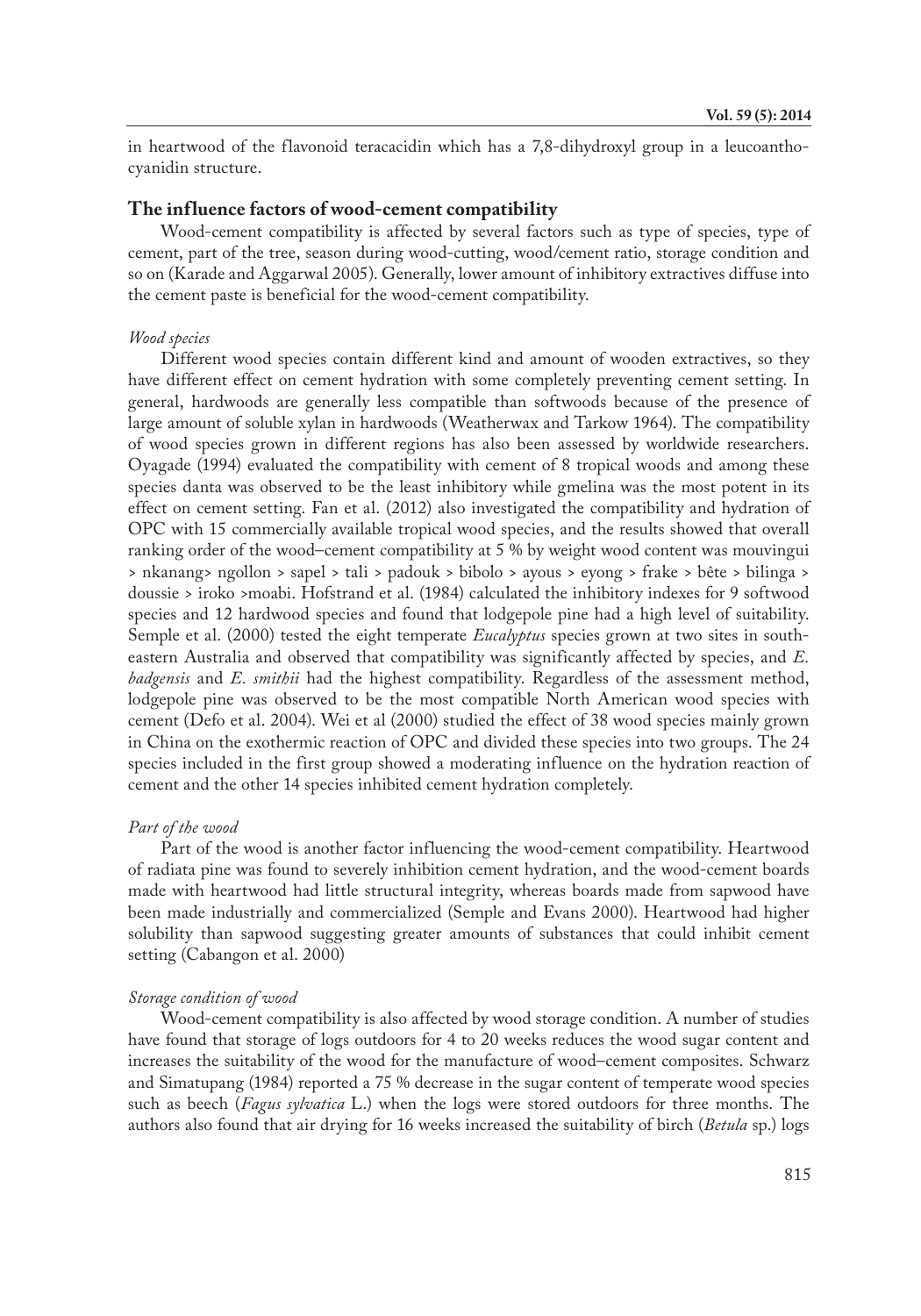#### **WOOD RESEARCH**

for cement-bonded particleboard manufacture. Sundi et al. (1989) found that after four weeks of natural storage without bark, sugar and starch content of rubberwood fell below 0.5 and 7.0 % respectively, and a longer period up to 12 weeks required for a similar effect when stored with bark. Boards from fresh rubberwood failed to set completely. The optimum strength of cementbonded particleboard produced from rubberwood stored without bark could be obtained between four to eight weeks of storage while the other condition required about 12 weeks. *Acacia mangium* in its natural state is highly incompatible with OPC. While post-harvest storage of it for 6–32 weeks improves its compatibility with OPC (Cabangon et al. 2000). Lee et al. (1987) showed that cold storage of wood slightly increased hydration temperature and shortened hydration time of white oak and sweetgum but did not have any beneficial effect on southern pine, southern red oak, yellow-poplar, and hickory.

#### *Type of cement*

Besides OPC, in recent years, magnesium oxychloride cement (MOC) is usually used to manufacture wood-cement composite products, including MOC-wood fiber board, straw-MOC thermal insulation wall materials, bamboo-MOC particleboard and so on (Zhou and Li 2012; Zhang et al. 2010; Wang et al. 2012). MOC cement has many properties superior to OPC such as lower carbon emission, higher fire resistance, higher abrasion resistance, higher temperature resistance, lower thermal conductivity, lower alkalinity, lower shrinkage and creep and better durability. Compared to the OPC, MOC cement presents a perfect match with wood, so MOC can be a substitute for OPC to manufacture wood-cement particleboard especially for the wood species that have high incompatibility with OPC (Huang and Ma 2010). For example, Mei et al. (2013) found that the presence of the external bamboo wall powder increased exothermic amount of MOC and the presence of various bamboo powders increased the flexural and compressive strength of the MOC.

#### *Other factors*

In addition, a faster reaction time and higher hydration temperature was observed at higher wood/cement ratios (Lee et al. 1987). Winter-cut sapwood was found to be have a higher compatibility than Spring-cut sapwood (Biblis and Lo 1968). It is found that when bark was present, the compatibility of *M. uncinata* increased compared with that without bark, in contrast, the bark of *E. loxophleba* strongly inhibited cement hydration, resulting from the chemical composition of bark varying greatly among wood species. Consequently, the higher proportion of bark in the younger (2.5-year-old) *E. loxophleba* trees reduced its compatibility with cement (Semple and Evans 2004).

### **Improvement of the compatibility between wood and cement**

In order to improve the compatibility between wood and cement, several methods are employed including pre-treatment of wood, addition of cement set accelerators and injection of  $CO<sub>2</sub>$  gas. The elimination of cement hardening inhibition by these methods can be ascribed to either reducing the amount of inhibitory substances diffuse into cement paste or accelerating the cement hydration by external force to counteract the retarding effect of wood addition.

### *Pre-treatment of wood*

Aqueous extraction is an effective method to remove soluble deleterious compounds before wood mixing with cement, and cold or hot water and NaOH solution are mostly used. In a lot of researches (Sutigno 2000; Ma and Wang 2012; Ye et al. 2002), the treatment of incompatible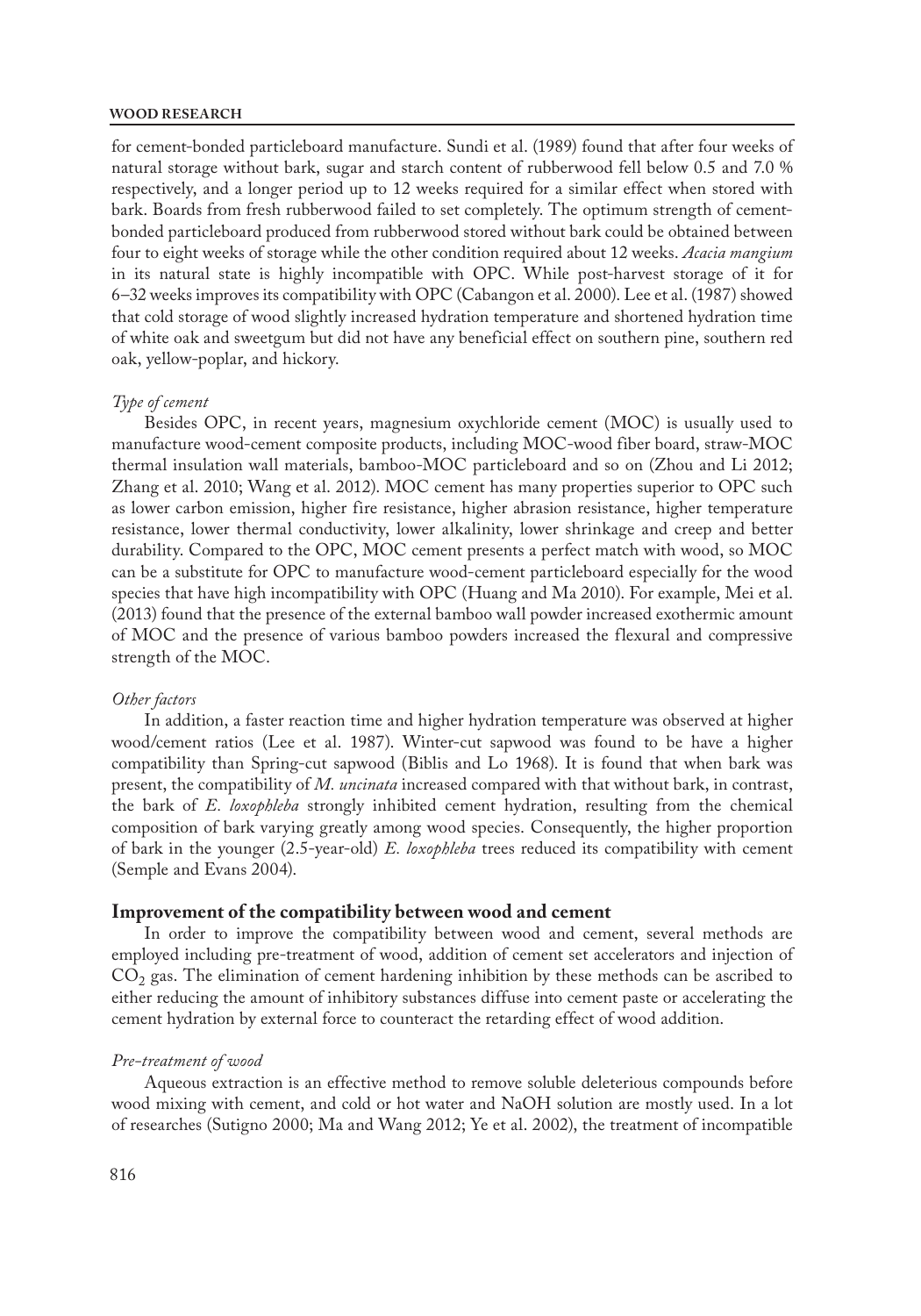wood with cold water was verified to be less efficient than with hot water and the treatment of NaOH solution was most effective. Bamboo has a strong inhibitory effect on cement setting, making it unsuitable for wood-cement composites manufacture, while after aqueous extraction the incompatibility reduces greatly (Sulastiningsih et al. 2000). Fan et al. (2012) found that compatibility was significantly improved by prior extraction of the wood, with an overall ranking order of efficacy of treatments being  $Ca(OH)_{2}$  > MeOH > H<sub>2</sub>O > CaCl<sub>2</sub> although depending on the wood species. In addition, it was found that copper-chromium-arsenate (CCA) treatment more effectively increased wood-cement compatibility than hot water extraction, which resulted from the extensive reduction of water extractive contents and the change of available sugars after wood was treated by CCA preservative. However, there were small amounts of chrornium leached, and the addition of  $\text{FeSO}_4$  and silica fume could reduce the leaching of chromium and  $Cr<sup>6+</sup>$  in some cases (Oi 2001).

The coating of wood surface can isolate the wood from the cement paste and enhance the resistance to the alkali or water attack so improve the compatibility between wood and cement. Hou and Zhu (2010) modified the rice straw surface with polymer emulsions and found that the film-forming treatment could promote the hydration of straw cement mixture, thereby increase the mechanical strength of hardened cement paste compared with the original rice straw. In another research (Han et al. 2009), surface of rice hull was treated with the synthesized carboxymethylcellulose methyl methacrylate (CMC-g-PMMA) and the compatibility between treated rice hull and cement was improved due to the sealing effect of CMC-g-PMMA for inhibitory wood chemicals. Monreal et al. (2011) treated the beet pulp with linseed oil and the oil successfully covered on the beet pulp surface, resulting in the better resistance to water over time.

Soaking in  $\text{Na}_2\text{SiO}_3$  can either remove part of the inhibitory substances of wood or prevent the action between inhibitory substances and cement by forming a layer on wood surface. However, improvement of the mechanical properties as well as migration of thickness by the use of  $\text{Na}_2\text{SiO}_3$  is weak compared to water- or NaOH-extraction (Kavvouras 1987).

Olorunnisola and Adefisan (2008) found that peeling had negative effect on the setting time of the *Calamus* species but enhanced those of the *Lacosperma* species. Higher quantities of extractives (alkaloid, terpenes and saponins) in the unpeeled *Lacosperma* might have resulted in higher setting time than in the peeled *Lacosperma*-cement composite. This observation again suggested that cement inhibitors were concentrated at the periphery in the *Lacosperma* species.

#### *Addition of cement curing accelerators*

The addition of some chemicals that act as cement curing accelerators has usually the effect of improving the compatibility of a wood-cement compoites, and that addition can also be made after an extraction of the furnish to further improve the cement setting (Jorge et al. 2004).

A number of metal salts, such as CaCl<sub>2</sub>, FeCl<sub>3</sub> and  $\text{Al}_2(SO_4)_3$  can be used to accelerate cement setting, and  $CaCl<sub>2</sub>$  with low cost in particular has been successfully used to improve the strength properties of wood-cement composites (Ma and Wang 2012; Defo et al. 2004). The accelerating effect of 137 inorganic compounds addition on cement hydration mixed with *Acacia mangium* which comprised chlorides, sulphates, nitrates, acetates, oxides, carbonates and fluorides of the cations Al, Ba, Ca, Co, Cr, Cu, Fe, K, Li, Mg, Mn,Na, Ni, Pb, Sr and Zn were studied. The results showed that compounds with the ability to strongly accelerate cement hydration and form insoluble chelates with inhibitory heartwood tannins were the most effective at reducing the inhibitory effect of *A. mangium* heartwood on cement hydration. Most of the compounds were chlorides and nitrates, including SnCl<sub>4</sub>, AlCl<sub>3</sub>, (NH<sub>4</sub>)<sub>2</sub> Ce(NO<sub>3</sub>)<sub>6</sub> and FeCl<sub>3</sub> (Matoski et al. 2013). In some cases, combination of chemical accelerators can make better improvement effect,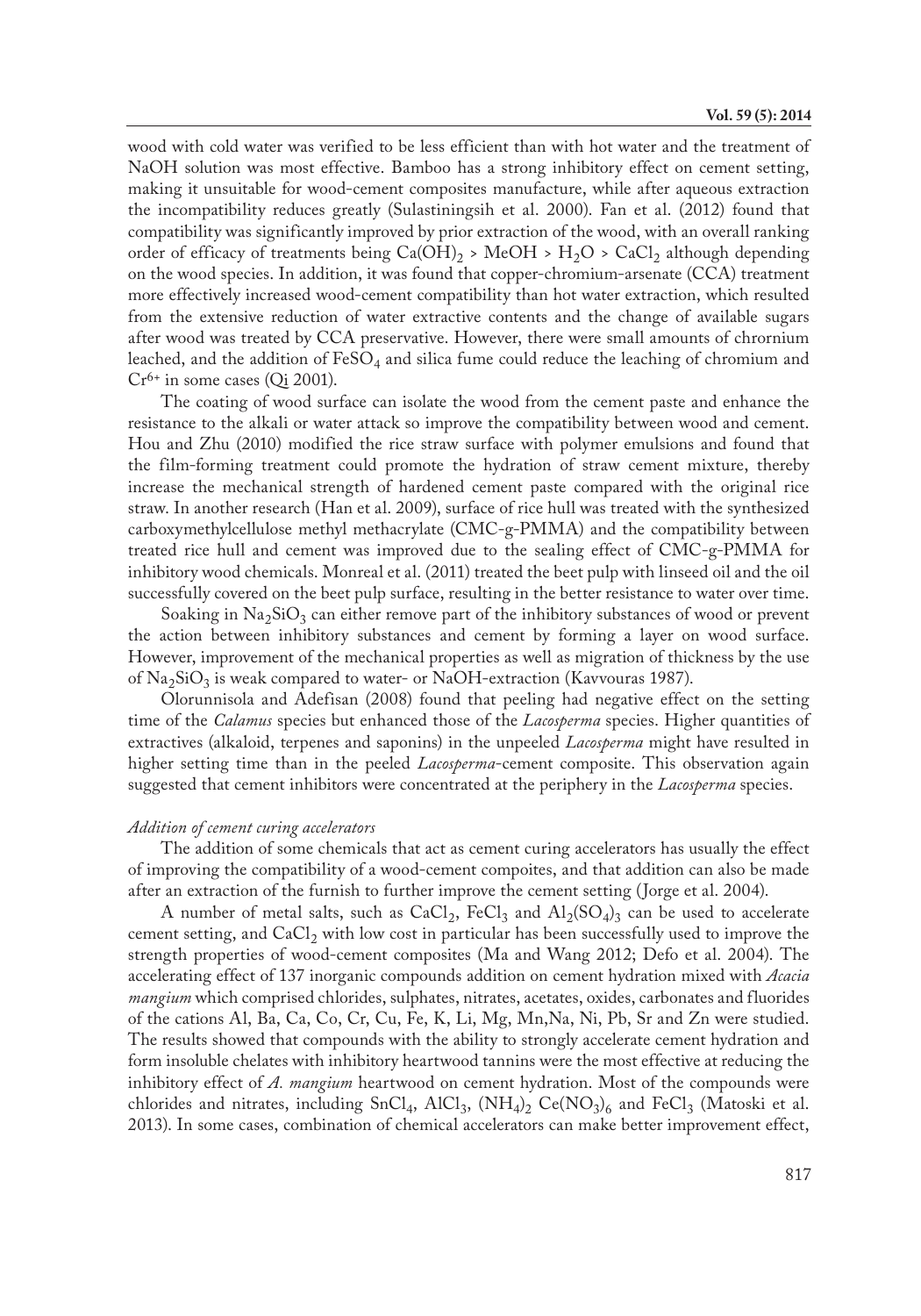for example, combination use of  $Na<sub>2</sub>SiO<sub>3</sub>$  and CaCl<sub>2</sub> was found to confer better strength to the rice straw-cement board than the chemical additives used singly (Fernandez and Taja-on 2000).

Some mineral additives added to a mixture of cement and wood improve its quality. According to Sellevold and Nilsen (1987), one of the most promising additives for the woodcement boards industry is silica fume. The rapid growth of the silica fume use in cement-based materials is attributed to its beneficial effects on physical-mechanical properties of cement based composites, such as increased strength and decreased permeability. The replacement of cement with 10 % of silica fume eliminates the inhibitory effect of wood on cement setting (Del et al. 2007). Addition of opoca to cement mixtures decreases the harmful retarding effect of wood extractives. Because the specific surface of opoca is much bigger than of cement and the sorption ability is higher, adsorption of water-soluble wood materials first of all takes place on the surface of opoca and the concentration of extracts decreases (Vaickelionis and Vaickelioniene 2006). Alpar et al. (2012) added new additives, the montmorillonite nano particles and poly (diallyldimethylammonium chloride) (PDDA), to improve the wood-cement compatibility and the results showed that montmorillionite-PDDA additive combination gave a better results of strength of polar wood - cement composites than  $MgCl<sub>2</sub>$ . Fly ash addition was observed to improve the mechanical properties of rice straw-MOC composites (Liu et al. 2010).

#### $CO<sub>2</sub>$ *injection*

Another promising method to accelerate the setting of cement mixed with wood and improve the wood-cement compatibility is the use of gaseous or supercritical  $CO_2$ .  $CO_2$  is neutralized by calcium silicate in cement, resulting in highly insoluble calcium carbonate. The carbonation reaction is confirmed to be a diffusion-controlled process. It occurs very quickly in the first two minutes of reaction. After that, its rate decreases drastically, due to the increasing difficulty of transporting reactants to reaction sites (Qi et al. 2010). Rapid carbonization might accelerate formation of the hydration products (e.g., calcium carbonate and calcium silicate) and the scanning electron microscopy (SEM) analysis showed that interaction of calcium silicates in cement with carbon dioxide resulted in the rapid hardening of wood-cement-water mixture (Hermawan 2002). Qi et al. (2006) found that significant strength development of wood cement composites containing 14 or 20 % fiber occurred after 1-3 min  $CO<sub>2</sub>$  injection, which would allow composites to be removed from the press in a few minutes rather than after several hours, which is common when composites harden by normal hydration processes. Soroushian et al. (2003) observed that a lower  $CO_2$  concentration (25 %) yielded immediate flexural performance characteristics which were generally comparable to those obtained at 100 %  $CO<sub>2</sub>$  concentration. They hypothesized that the excess rate of reactions and rapid heat generation associated with 100 %  $CO<sub>2</sub>$  concentration, which could compromise any gains associated with the greater extent of reactions at higher  $CO<sub>2</sub>$  concentrations.

The supercritical fluid (SCF) technique might allow more rapid penetration and uniform  $CO<sub>2</sub>$  distribution, which cause more rapid curing of cement - hence the board strength properties (Hermawan et al. 2000). The optimum properties of the supercritical  $CO_2$ -cured wood-cement boards could be achieved earlier than those with gaseous  $CO<sub>2</sub>$  curing (Hermawan et al. 2001). However, it was considered that supercritical  $CO<sub>2</sub>$  treatment over a longer time span leaded to degradation of cement-bonded particleboard (Maail et al. 2011).

Soroushian et al. (2004) develpoed a process of  $CO<sub>2</sub>$  curing cement-bonded boards with agricultural residues. The curing process mainly involved the application of alternate vacuum and  $CO<sub>2</sub>$  on the top or bottom of boards pressed to a thickness of 10 mm before curing. They also found that the wood-cement boards with this  $CO<sub>2</sub>$  curing process had higher flexural strength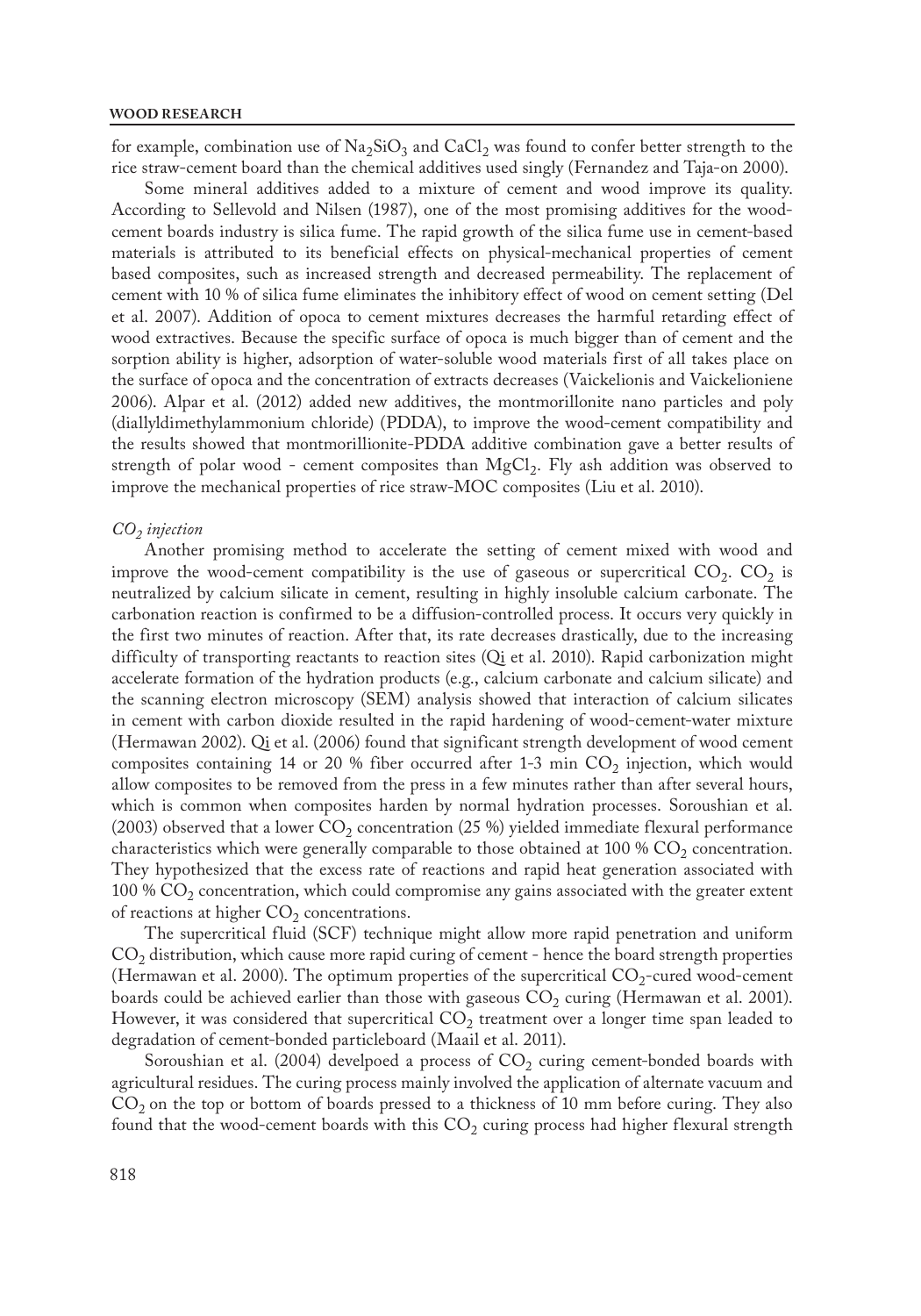and stiffness and better longevity and weathering resistance because calcium carbonate presence reduced the capillary porosity of wood cement mixture and enhanced the wood fiber matrix interfaces (Soroushian et al. 2012; 2013)

### **Assessment methods of wood-cement compatibility**

Various attempts have been made to accurately assess the compatibility between wood and cement. The most commonly used method is the measurement of hydration temperature because of the simplicity of the test. The maximum temperature  $(T_{max})$  of hydration and the time  $(t_{max})$ required to reach the temperature were used directly to evaluate the index of compatibility between wood and cement. Sandermann and Kohler (1964) classified the compatibility as 'compatible' (*Tmax* >60ºC), 'moderately compatible' (50ºC< *Tmax* <60ºC) and 'not compatible' (*Tmax*<50ºC) according the  $T_{max}$ . Wei et al. (2000) divided the compatibility of 24 wood species into three levels: least  $(T_{max} > 50^{\circ}\text{C}$  and  $t_{max} < 10.2$  h), intermediate  $(T_{max} > 40^{\circ}\text{C}$  and  $t_{max} < 14.7$  h), and highly ( $T_{max}$  <40°C or  $t_{max}$ >14.7 h) inhibitory species for wood-cement panels production based on the combination of  $T_{max}$  and  $t_{max}$ . They insisted that  $T_{max}$  and  $t_{max}$  could be considered the most important parameters and indicators for estimating the compatibility of given species. The inhibitory index (I) calculated from  $T_{max}$ ,  $t_{max}$  and the maximum slope of the exothermic curve(S) for evaluating and classifying the compatibility of wood-cement-water mixtures wood species and cement was developed by Hofstrand et al. (1984). The effect of the inhibited cement setting can be classified into four grades according to the inhibitory index  $(I)$ , that is, 'low inhibition' $(I<10)$ , 'moderate inhibition'(I=10-50), 'high inhibition'(I=50-100) and 'extreme inhibition (I>100) (Okino et al. 2005). However, Hachmi et al. (1990) found that these compatibility evaluation methods mentioned above lacked consistency in the classification of species. Therefore, they proposed there alternative indicators:  $C_T$  (weighted maximum temperature rate ratio),  $C_H$ (maximum heat rate ratio) and  $C_A$  (the ratio of the amount of heat released from a wood cement mixture in 3.5–24 h interval). It is recommend by them that  $C_A$  factor over the  $C_T$  and  $C_H$ factors, and three classes of compatibility based on  $C_A$  had been suggested: 'compatible',  $C_A$ >68 %; 'moderately compatible', 28 %< $C_A$ <68 %; and 'not compatible',  $C_A$ <28 %.

The existing methods to qualify wood-cement compatibility are based on the *Tmax*and *tmax*or the heat evolved in a specific period. However, Olorunnisola (2008) found that the assessment results of rattan-cement compatibility based on  $t_{max}$ ,  $T_{max}$  and  $C_A$  respectively were inconsistent because addition of wood inclusions in cement effectively dilutes the system with respect to cement hydration, and maximum hydration temperature or the area under the hydration heat rate curve could not reflect the actual compatibility. He suggested that TR, which is the ratio of setting time of wood-cement composite to that of neat cement to evaluate the compatibility, was more effective and applicable to evaluate the compatibility. Karade et al. (2003) insisted that one of the limitations of *Tmax* and *tmax* indicators was that they are effective only for the comparison of compatibility of different wood species when using the same wood:cement:water ratio and laboratory conditions, and *C<sub>A</sub>* factor, in some cases, might not be effective because it represented gross heat evolve rather than the intensity of hydration and therefore did not represent the true hydration behavior. In order to overcome these problems, they proposed a new compatibility index (CI) expressed as: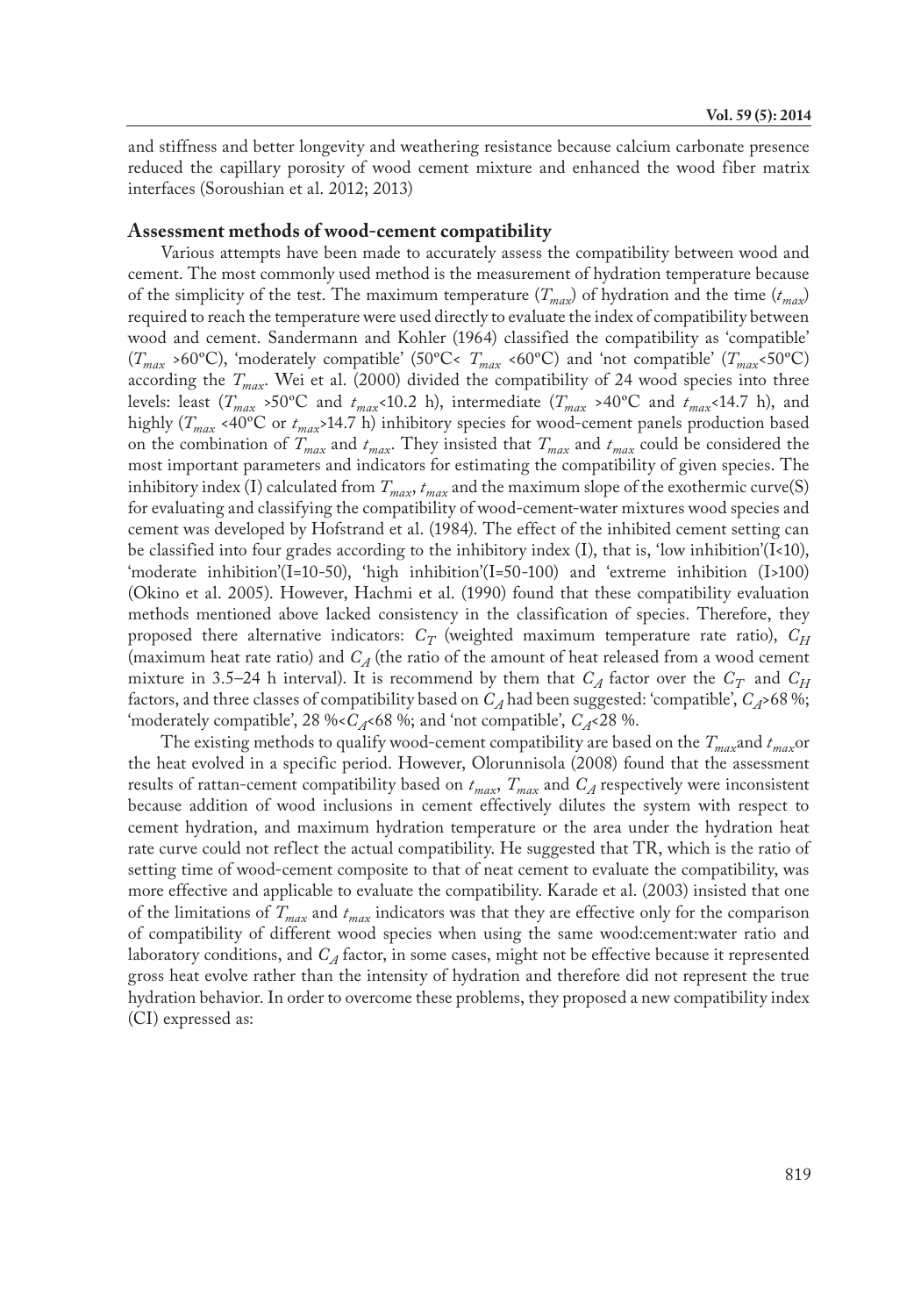$$
CI = \sqrt{\frac{Q_{emax}t'_{emax}}{Q'_{emax}t_{emax}}}\cdot 100\tag{1}
$$

where:  $Q_{emax}$  = maximum heat evolution rate of wood-cement mixture; *Q´emax =* maximum heat evolution rate of neat cement; *temax =* the 'equivalent time' required to reach *Qemax*;

*t´emax =* the 'equivalent time' required to reach *Q´emax*.

The new index took into the consideration the capacity of the system, cooling rate, the varying temperature during the hydration process and the intensity the reaction. The initial results indicated that the *CI* values reflected the hydration behavior reasonably well. However, Pasca et al. (2010) believed that accelerator agents could alter the *CI*, since the agents only reduce the time of setting of cement; and therefore they artificially increase the value of the index, meant to be an overall compatibility assessor. Hence, he explored another new index *CX* expressed as:

$$
CX = \sum_{i}^{s} \frac{HR_{max}H_{3.5-24} t'_{max}}{HR'_{max}H'_{3.5-24} t_{max}}
$$
(2)

where: *HR<sub>max</sub>* = maximum heat rate of wood-cement mixture;

*HR´max* = maximum heat rate of neat cement;

 $t_{max}$  = time to reach ;  $t'_{max}$  = time to reach;  $H_{3.5-24}$  = total heat released in 3.5–24 h interval of wood-cement mixture;  $H'_{3.5-24}$  = total heat released in 3.5–24 h interval of neat cement.

This new index took into consideration most of the exothermic characteristics of woodcement mixtures hydration: Maximum heat rate, time to reach that maximum heat rate, and total heat released during the chemical process, and diminished the artificial 'high' compatibility given especially through *CI* approach.

In addition, some physical tests have been utilized as indicators of wood-cement compatibility. Tchehouali et al. (2013) found that the compressive strengths values of wood-cement composites were linearly proportional to  $C_A$  factors so it is conclude that physical test could be a real indicator of wood-cement compatibility. Good correlations were also found between *Tmax* and the compressive strength of wood-cement mixtures of various fiber–cement compositions. However, the correlations were low between *tmax* and the compressive strength (Wei et al. 2003). Electrical conductivity measurement was used to evaluate the compatibility of wood-cement composites in some studies (Juenger and Jennings 2002; Boustingorry et al. 2005).

## **CONLUSIONS**

Wood-cement composites are now being investigated and made industrially in many countries in the world, mostly in the form of panels because of its excellent exterior properties. The main difficulty for wood-cement composites manufacturing is the chemical incompatibility between wood and cement (mainly OPC) which inhibits cement setting and hardening. The inhibitory substances mainly include some sugars, part of hemicelluloses and their degradation products. The inhibitory degree is affected by many factors including wood species, location, part of the tree, season during wood-cutting, wood/cement ratio, type of cement, storage condition, etc.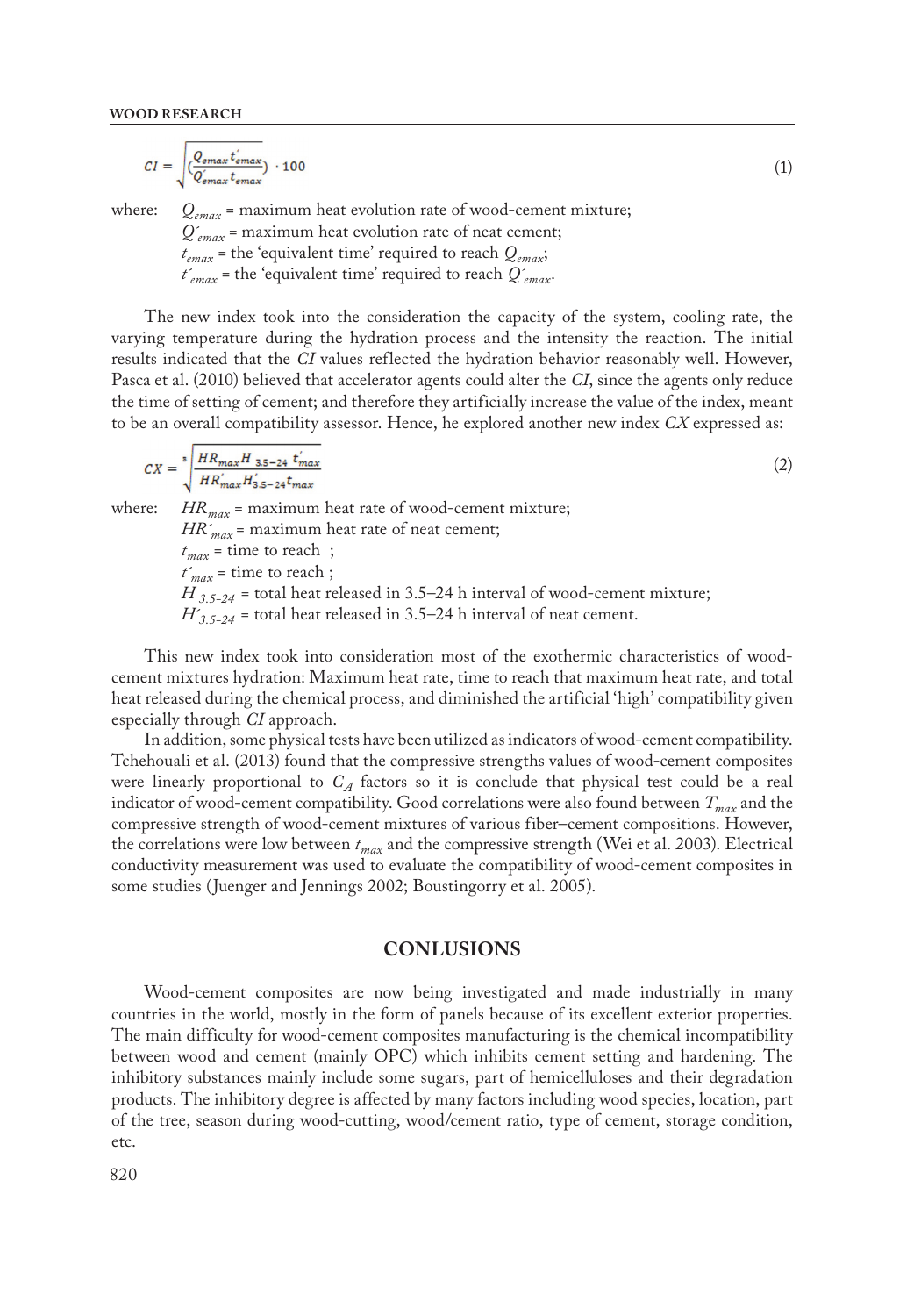Before manufacturing wood-cement composites board, the wood-cement compatibility must be assessed. The main assessment methods involve the measurement of hydration characteristic of a cement-aggregate matrix and the comparison of the mechanical properties of cement-aggregate mixes. However, these methods are not effective for all test conditions or all wood species, and the assessment results based on these methods may be inconsistent. So the researchers have been making efforts to develop a more effective and accurate method that take into consideration more possible factors influence the assessment results.

In order to improve the wood-cement compatibility, many measurements can be taken such as aqueous extraction of wood before mixing with cement paste, addition of cement curing accelerators like CaCl<sub>2</sub>,MgCl<sub>2</sub>,Na<sub>2</sub>SiO<sub>3</sub>, Al<sub>2</sub>(SO<sub>4</sub>)<sub>3</sub> and some mineral chemicals, and gaseous or supercritical  $CO<sub>2</sub>$  injection. These methods are effective for the wood species that seriously hinder the cement hydration, and therefore promote the application of these species in manufacturing wood-cement composites products.

## **ACKNOWLEDGMENTS**

This study was funded by National Natural Science Foundation of China (31070502) and Industry - Academy - Research innovation Foundation of China (BY2013006-02). The authors would also like to thank the support of northern Jiangsu scientific and technological development plan of China (BC2012417).

## **REFERENCES**

- 1. Alpar, T.L., Selmeczi, E., Csoka, L., 2012: Advanced wood cement compatibility with nano mineral. In: International Scientific Conference on Sustainable Development & Ecological Footprint, Sopron, Hungary. Pp 1-7.
- 2. Baoguo, M., Yonghe, X., Rongzhen, D., 2005: Influence of glucide and its ramification on cement hydration process. Bulletin of the Chinese Ceramic Society 4: 45-48 (in Chinese).
- 3. Biblis, E.J., Lo, C., 1968: Sugars and other wood extractives: Effect on the setting of southern pine-cement mixtures. Forest Products Journal 18(8): 28-34.
- 4. Blankenhorn, P.R., Labosky, P., DiCola, J.M., Stover, L.R., 1994: Compressive strength of hardwood-cement composites. Forest Products Journal 44(4): 59-62.
- 5. Boustingorry, P., Grosseau, P., Guyonnet, R., Bernard, G., 2005: The influence of wood aqueous extractives on the hydration kinetics of plaster. Cement and Concrete Research 35(11): 2081-2086.
- 6. Bruere, G., 1966: Set-retarding effects of sugars in Portland cement pastes. Nature 212(5061): 502-503.
- 7. Cabangon, R.J., Eusebio, D.A., Soriano, F.P., Cunningham, R.B., Donnelly, C., Evans, P.D., 2000: Effect of post-harvest storage on the suitability of *Acacia mangium* for the manufacture of wood-wool cement boards. In: Wood-cement composites in the Asia-Pacific region, Canberra, Australia. Pp 97-104.
- 8. Defo, M., Cloutier, A., Riedl, B., 2004: Wood-cement compatibility of some Eastern Canadian woods by isothermal calorimetry. Forest Products Journal 54(10): 49-56.
- 9. Del Menezzi, C.H.S., Castro, V.G., Souza, M.R., 2007: Production and properties of a medium density wood-cement boards produced with oriented strands and silica fume. Ciencia y tecnología 9(2): 105-115.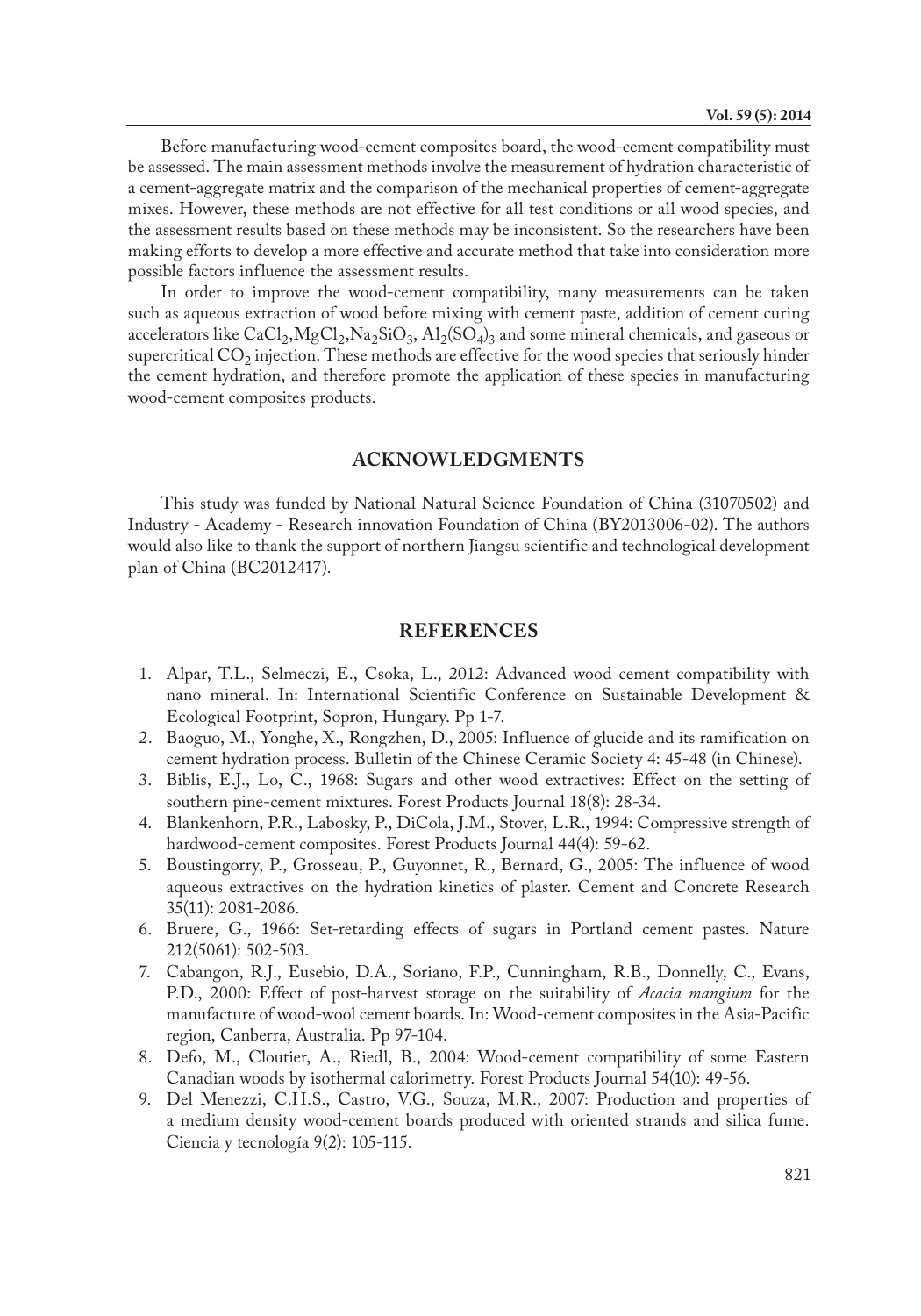- 10. Fan, M.Z., Ndikontar, M.K., Zhou, X.M., Ngamveng, G.N., 2012: Cement-bonded composites made from tropical woods: Compatibility of wood and cement. Construction and Building Materials 36(1): 135-140.
- 11. Fernandez, E.C., Taja-on, V., 2000: The use and processing of rice straw in the manufacture of cement-bonded fibreboard. In: Proceedings of the wood-cement composites in the Asia-Pacific region, Canberra, Australia. Pp 49-54.
- 12. Gartner, E.M., Young, J.F., Damidot, D.A., Jawed, I., 2002: Hydration of Portland cement, structure and performance of cements. Spon Press, London: E & FN. Pp 57-113.
- 13. Govin, A., Peschard, A., Fredon, E., Guyonnet, R., 2005: New insights into cement interaction. Holzforschung 59(3): 330-335.
- 14. Hachmi, M., Moslemi, A.A., Chambell, A., Idaho, M., 1990: A new technique to classify the compatibility of wood with cement. J. Wood Sci. 4(4): 345-354.
- 15. Han, F.Q., Shao, B., Wang, Q.W., Liu, X.Y., 2009: Properties of rice hull particlescement composites modified by CMC-g-PMMA. Scientia silvae sinicae 45(7): 101-105 (in Chinese).
- 16. Hermawan, D., Hata, T., Kaiwa, S., Nagadomi, W., Kuroki, Y., 2002: Manufacturing oil palm fronds cement-bonded board cured by gaseous or supercritical carbon dioxide. J. Wood Sci. 48(1): 20-24.
- 17. Hermawan, D., Hata, T., Umemura, K., Kawai, S., Kaneko, S., Kuroki, Y., 2000: New technology for manufacturing high-strength cement-bonded particleboard using supercritical carbon dioxide. J. Wood Sci. 46(1): 85-88.
- 18. Hermawan, D., Hata, T., Umemura, K., Kawai, S., Kaneko, S., Kuroki, Y., 2001: Rapid production of high-strength cement-bonded particleboard using gaseous or supercritical carbon. J. Wood Sci. 47(4): 294-300.
- 19. Hofstrand, A.D., Moslemi, A.A., Garcia, J.F., 1984: Curing characteristics of wood particles from nine northern Rocky Mountain species mixed with Portland cement. Forest Products Journal 34(2): 57-61.
- 20. Hou, G.H., Zhu, X., 2010: Modification of rice straw surface and its effect on process of cement hydration and hardening. Journal of Building Materials 13(3): 402-408 (in Chinese).
- 21. Huang, H.Z., Ma, L.F., 2010: Effect of different wood powder on heat of hydration of magnesium oxychloride cement. Wood Processing Machinery 21(5): 20-22 (in Chinese).
- 22. Jorge, F.C., Pereira, C., Ferreira, J.M., 2004: Wood-cement composites: A review. Holz als Roh- und Werkstoff 62(5): 370-377.
- 23. Juenger, M.C.G., Jennings, H.M., 2002: New insights on the effects of sugar on the hydration and microstructure of cement pastes. Cement and Concrete Research 32(3): 393- 396.
- 24. Karade, S.R., Aggarwal, L.K., 2005: Cement-bonded lignocellulosic composites for building apications. Metals Materials and Processes 117(2): 129-140.
- 25. Karade, S.R., Irle, M., Maher, K., 2003: Assessment of wood-cement compatibility: A new approach. Holzforschung 57(6): 672-680.
- 26. Kavvouras, P.K., 1987: Suitability of quercus conferta wood for the manufacture of cementbonded flakeboards. Holzforschung 41(3): 159-163.
- 27. Lee, A.W.C., Hong, Z., Phillips, D.R., 1987: Effect of cement/wood ratios and wood storage conditions on hydration temperature, hydration time, and compressive strength of wood-cement mixtures. Wood and Fiber Science 19(3): 262-268.
- 28. Liu, J., Ma, X., Li, Y., 2010: Impact of admixture on physical and mechanical properties of straw-cement-based composite material. Journal of Liaoning Technical University 29(2): 293-295 (in Chinese).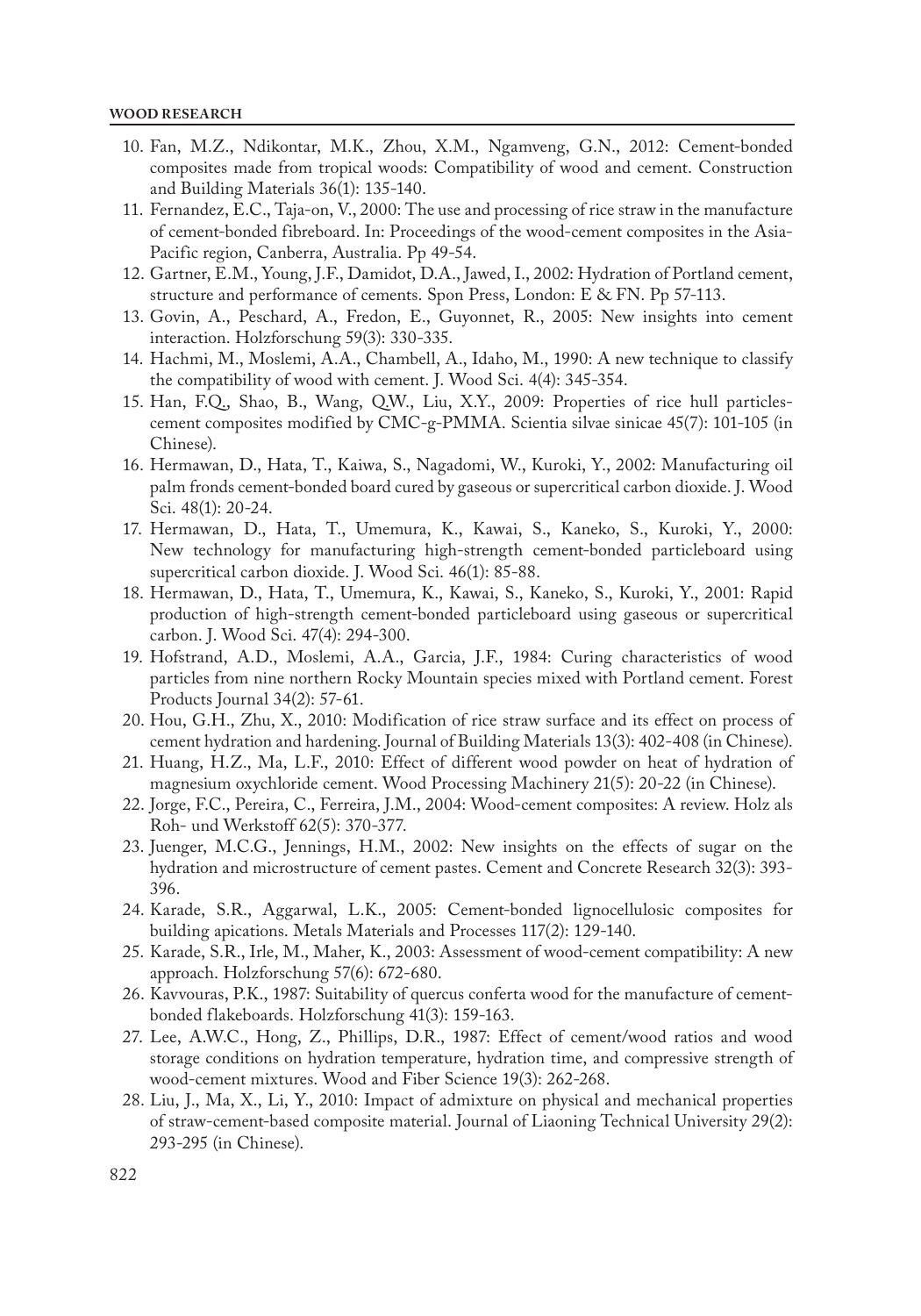- 29. Ma, X.X., Wang, C.G., 2012: Hydration characteristics of mixture of grapevine and cement. Journal of Nanjing Forestry University 36(3): 157-159 (in Chinese).
- 30. Maail, R.S., Umemura, K., Aizawa, H., Kawai, S., 2011: Curing and degradation processes of cement-bonded particleboard by supercritical  $CO<sub>2</sub>$  treatment. J. Wood Sci.: 57(4): 302–307.
- 31. Matoski, A., Hara, M.M., Iwakiri, S., Casali, J.M., 2013: Influence of accelerating admixtures in wood-cement panels: Characteristics and properties. Maringá 35(4): 655- 660.
- 32. Mei, J., Nie, Y.J., He, L.H., Liu, R., Zhao, Z.R., Lin, P., 2013: The hydration characteristics and compressive strength of magnesium oxychloride cement mixture containing bamboo powder. Journal of Bamboo Research 32(2): 27-31 (in Chinese).
- 33. Miller, D.P., Moslemi, A.A., 1991: Wood-cement composites: Effect of model compounds on hydration characteristics and tensile strength. Wood and Fiber Science 23(4): 472-482.
- 34. Miller, D.P., Moslemi, A.A., 1991: Wood-cement composites: Species and heartwoodsapwood effects on hydration and tensile strength. Forest Products Journal 41(3): 9-14.
- 35. Monreal, P., Mboumba-Mamboundou, L.B., Dheilly, R.M., Quéneudec, M., 2011: Effects of aggregate coating on the hygral properties of lignocellulosic composites. Cement & Concrete Composites 33(2): 301-308.
- 36. Moslemi, A.A., 1999: Emerging technologies in mineral-bonded wood and fiber composites. Adv. Perform. Mater. 6(2): 161-179.
- 37. Okino, E.Y.A., de Souza, M.R., Santana, M.A.E., da Alves, M.V., de Sousa, M.E., Teixeira, D.E., 2005: Physico-mechanical properties and decay resistance of *Cupressus* ssp. cement-bonded particleboards. Cement & Concrete Composites. 27(3): 333-338.
- 38. Olorunnisola, A.O., Adefisan, O.O., 2008: Effects of cane peeling and aqueous extraction on compatibility of two rattan species with Portland cement. In: 11th Int. Inorganic-Bonded Fiber Composite Conference, Madrid, Spain. Pp 2283-2288.
- 39. Olorunnisola, A.O., 2008: Effects of pre-treatment of rattan (*Laccosperma secundiflorum*) on the hydration of Portland cement and the development of a new compatibility index. Cement & Concrete Composites 30(1): 37-43.
- 40. Oyagade, O.A., 1994: Compatibility of some tropical hardwood species with Portland cement. Journal of Tropical Forest Science 6(4): 387-396.
- 41. Pasca, S.A., Hartley, I.D., Reid, M.E., Thring, R.W., 2010: Evaluation of compatibility between beetle-killed lodgepole pine (*Pinus contorta* var. *latifolia*) wood with Portland cement. Materials 3(12): 5311-5319.
- 42. Qi, H.C., 2001: Leaching, hydration and physical-mechanical properties of spent chromated copper arsenate (CCA)-treated wood-cement composites. Master thesis: University of Toronto.
- 43. Qi, H.C., Cooper, P.A., Wan, H., 2006: Effect of carbon dioxide injection on production of wood cement composites from waste medium density fiberboard (MDF). Waste Management 26(5): 509-515.
- 44. Qi, H.C., Copper, P.A., Hooton, D., 2010: The investigation of basic processes of rapidly hardening wood-cement-water mixture with  $CO<sub>2</sub>$ . Eur. J. Wood Prod. 68(1): 35-41.
- 45. Sandermann, W., Brendel, M., 1956: "Die 'Zementvergiftende' wirkung von holzinhaltsstoffen und ihre Abhängigkeit von der chemischen konstitution."Holz als Rohund Werkstoff 14(8): 307-313.
- 46. Sandermann, W., Kohler, R., 1964: Studies on mineral-bonded wood materials. IV. A short test of the aptitudes of woods for cementbonded materials. Holzforschung 18(1-2): 53-59.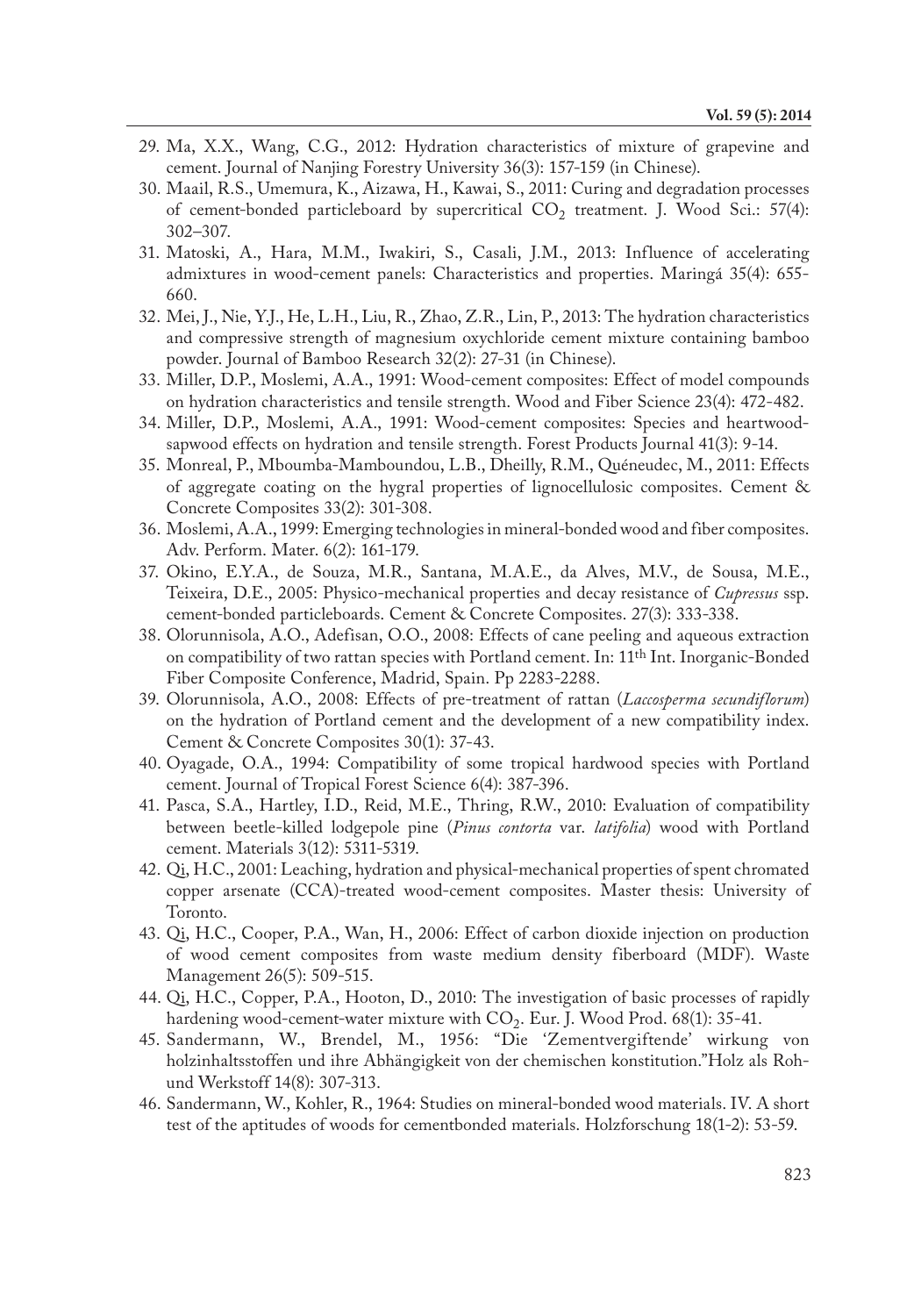#### **WOOD RESEARCH**

- 47. Schwarz, H.G., Simatupang, M.H., 1984: Suitability of beech for use in the manufacture of wood cement. Holz als Roh- und Werkstoff 42(7): 265-270.
- 48. Sellevold, E.J., Nilsen, T., 1987: Condensed silica fume in concrete. In: Supplementary cementing materials for concrete. Minister of Supply and Severces, Canada. Pp 167-229.
- 49. Semple, K.E., Cunningham, R.B., Evans, P.D., 2000: Compatibility of eight temperate Australian eucalyptus species with Portland cement. In: Wood-cement composites in the Asia-Pacific region, Canberra, Australia. Pp 40-45.
- 50. Semple, K.E., Evans, P.D., 2000: Adverse effects of heartwood on the mechanical properties of wood-wool cement boards manufactured from radiata pine wood. Wood Fibre Sci. 32(1): 37-43.
- 51. Semple, K.E., Evans, P.D., 2004: Wood-cement composites-suitability of Western Australian mallee eucalypt, blue gum and melaleucas. Canberra: RIRDC.
- 52. Soroushian, P., Aouadi, F., Chowdhury, H., Nossonic, A., Sarwar, G., 2004: Cementbonded straw board subjected to accelerated processing. Cement & Concrete Composites 26(1): 797-802.
- 53. Soroushian, P., Won, J.P., Chowdhury, H., Nossonic, A., 2003: Development of accelerated processing techniques for cement-bonded wood particleboard. Cement & Concrete Composites 25(7): 721-727.
- 54. Soroushian, P., Won, J.P., Hassan, M., 2012: Durability characteristics of  $CO<sub>2</sub>$ -cured cellulose fiber reinforced cement composites. Construction and Building Materials 34(1): 44-53.
- 55. Soroushian, P., Won, J.P., Hassan, M., 2013: Durability and microstructure analysis of  $CO<sub>2</sub>$ -cured cement-bonded wood particleboard. Cement & Concrete Composites 41: 34-44.
- 56. Sulastiningsih, I.M., Murdjoko, N.S., Kawai, S., 2000: The effects of bamboo: Cement ratio and magnesium chloride ( $MgCl<sub>2</sub>$ ) content on the properties of bamboo-cement boards. In: Wood-cement composites in the Asia-Pacific region. Canberra, Australia. Pp 66-71.
- 57. Sundi, R., Chew, L.T., Ong, C.L., 1989: Storage effects of rubberwood on cement bonded particleboard. Journal of Tropical Forest Science 1(4): 365-370.
- 58. Sutigno, P., 2000: Effect of aqueous extraction of wood-wool on the properties of woodwool cement board manufactured from teak (*Tectona grandis*). In: Wood-cement composites in the Asia-Pacific region. Canberra, Australia. Pp 24-28.
- 59. Tachi, M., Nagadomi, W., Tange, J., 1988: Manufacture of wood-cement boards. II. Cement-bonded particleboards from Malaysian fast-growing trees. Mokuzai Gakkaishi 34(9): 761-764.
- 60. Tchéhouali, D.A., Aïna, M.P., Houanou, K.A., Foudjet, A., Thimus, J.F., 2013: The most suitable species of six west African hardwood species for wood -cement composites. Research Journal of Recent Sciences 2(2): 59-65.
- 61. Thomas, N.L., Birchall, J.D., 1983: The retarding action of sugars on cement hydration. Cement and Concrete Research 13(6): 830-842.
- 62. Vaickelionis, G., Vaickelioniene, R., 2006: Cement hydration in the presence of wood extractives and pozzolan mineral additives. Ceramics - Silikáty 50(2): 115-122.
- 63. Wang, Z., Ma, L.F., Mei, G., He, L.H., Zhang, Q.Y., 2012: The impact of raw material ratio of magnesium oxychloride cements bamboo particleboard performance. Wood Processing Machinery 23(3): 30-32 (in Chinese).
- 64. Weatherwax, R.C., Tarkow, H., 1964: Effect of wood on the setting of Portland cement. Forest Products Journal 14(12): 567-570.